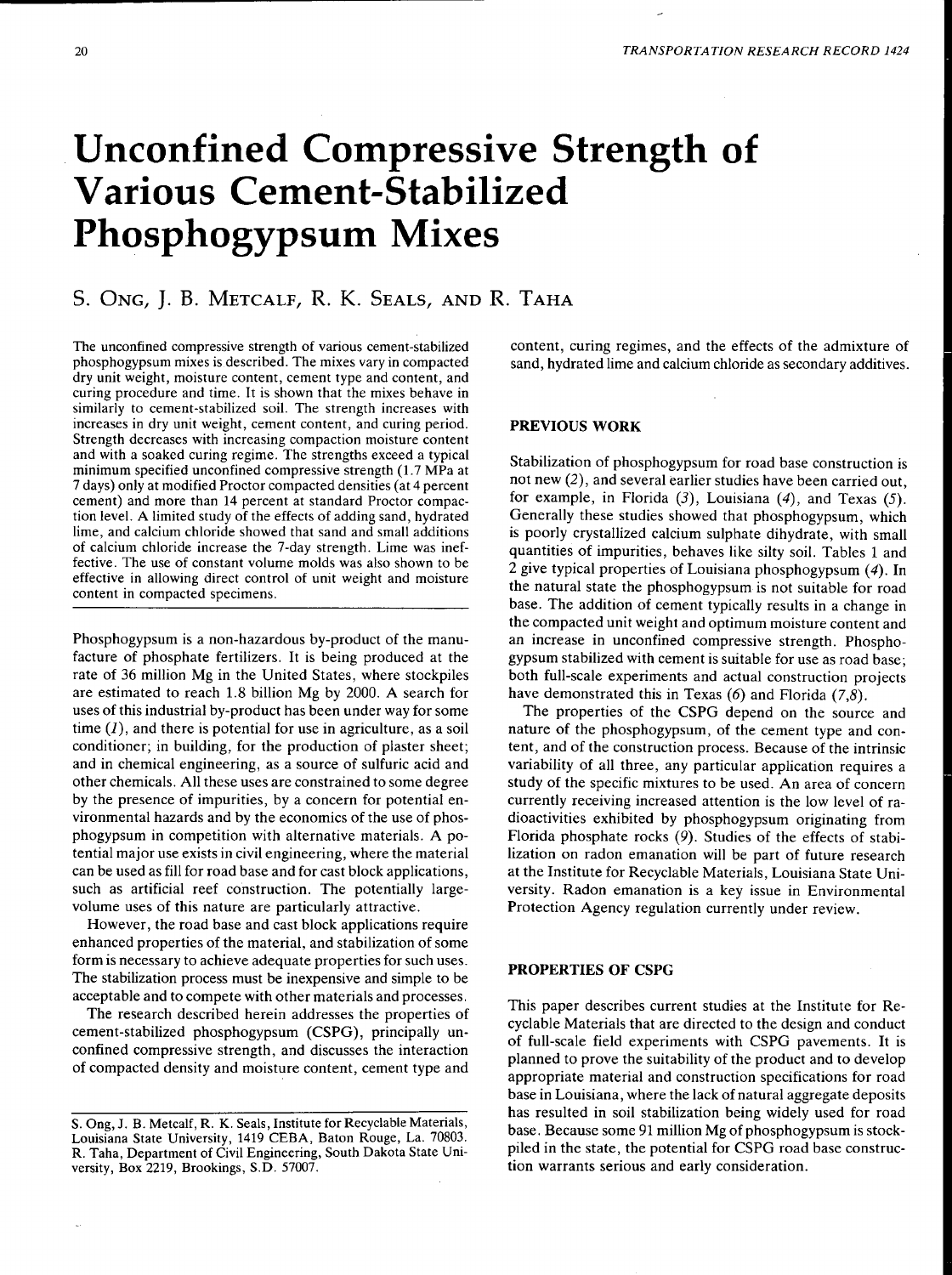TABLE 1 Results of Chemical Analysis of Louisiana Phosphogypsum

| Constituent                    | Content (%) |
|--------------------------------|-------------|
| Cao                            | $29 - 31$   |
| SO,                            | $50 - 53$   |
| SiO,                           | $5 - 10$    |
| F                              | $0.3 - 1.0$ |
| $P_2O_5$                       | $0.7 - 1.3$ |
| Fe <sub>2</sub> O <sub>3</sub> | $0.1 - 0.2$ |
| A1,0                           | $0.1 - 0.3$ |
| pHª                            | $2.8 - 5.0$ |

• pH: not measured as a percent.

The study initially examined the effect of moisture, dry unit weight, cement type and content, and curing procedure and time on the unconfined compressive strength of the CSPG. Unconfined compressive strength is the common criterion for the suitability of stabilized soils for road base with a 7-day strength of 1.7 MPa frequently adopted as a minimum  $(10)$ .

A second exploratory series of tests examined the effect of secondary additives on the unconfined compressive strength.

### Moisture-Unit Weight Relations

The strength and bearing capacity of earthen materials depend critically on the compacted dry unit weight and moisture content. However, the addition of cement to soil usually changes the compacted dry unit weight and optimum moisture content for both standard and modified Proctor compaction; the first task was to establish these parameters for samples of phosphogypsum produced in Louisiana. Figure 1 shows a typical result, and Table 3 summarizes the tests conducted as part of this study.

The results are typical of the behavior of a cement-stabilized material and show standard Proctor compaction (ASTM D698) maximum dry densities of the order of  $1.4$  T/m<sup>3</sup> at moisture contents of the order of 20 percent. The modified Proctor  $(ASTM D1557)$  maximum dry densities were 10 to 15 percent higher at 15 to 30 percent lower moisture contents. (Note that this moisture content is derived by drying at 55°C; a higher drymg temperature than 60°C will decompose the phosphogypsum into a hemihydrate form.)

| <b>TABLE 2</b> Results of Physical Analysis of Louisiana |  |  |  |
|----------------------------------------------------------|--|--|--|
| Phosphogypsum                                            |  |  |  |

| Property                              | Value                           |
|---------------------------------------|---------------------------------|
| Free Moisture<br>(Top)                | $8 - 18$<br>(Varies with depth) |
| Free Moisture<br>(phreatic water)     | $25 - 30%$                      |
| Specific Gravity<br>(Average)         | 2.35                            |
| Fineness $(# 200 sieve)$<br>(Average) | 75%                             |



FIGURE 1 Effect of cement content on compacted dry unit weight and optimum moisture content.

#### Cement Type and Content

The effect of cement type and content on unconfined compressive strength (ASTM D1633) was investigated by preparing samples by both standard and modified compaction. Typical results are shown in Figures 2 and 3. The results again showed typical behavior, with unconfined compressive strength increasing with cement content but varying with cement type. Type I (ordinary portland cement), Type II (moderate sulphate resistance), Type IIA (a low C3A cement), and Type V (high sulphate resistance) cements were used initially. The Type IIA cement was included as earlier studies by Freeport-McMoRan and others (11) had shown that a high C3A content could lead to expansion of the CSPG. The formation of ettringite is a possible cause  $(12)$ , and studies of the fundamental mechanisms are continuing. However, the ASTM D1633 procedure, representing the constant compactive effort process used in construction, does not separate the effects of cement content from those of dry unit weight and moisture content changes the standard and modified Proctor dry densities at only the moisture content actual. Later tests, described in the following, were addressed to this issue and also examined the effect of a Type III (high early strength) cement.

## Curing

Most samples were cured in double-sealed plastic bags at a constant temperature (70°F) for 7, 28, 56, 90, and 180 days. Selected mixes were also cured for 7 days by this procedure and then soaked for 21 days in water at room temperature. The soaked curing regimes generally reduce strength gain and may reduce the strength below that achieved at 7 days (Figure 4).

#### ADEQUACY FOR ROAD BASE

The results of the first series of tests demonstrated that CSPG behaved as a typical cement-stabilized road base material.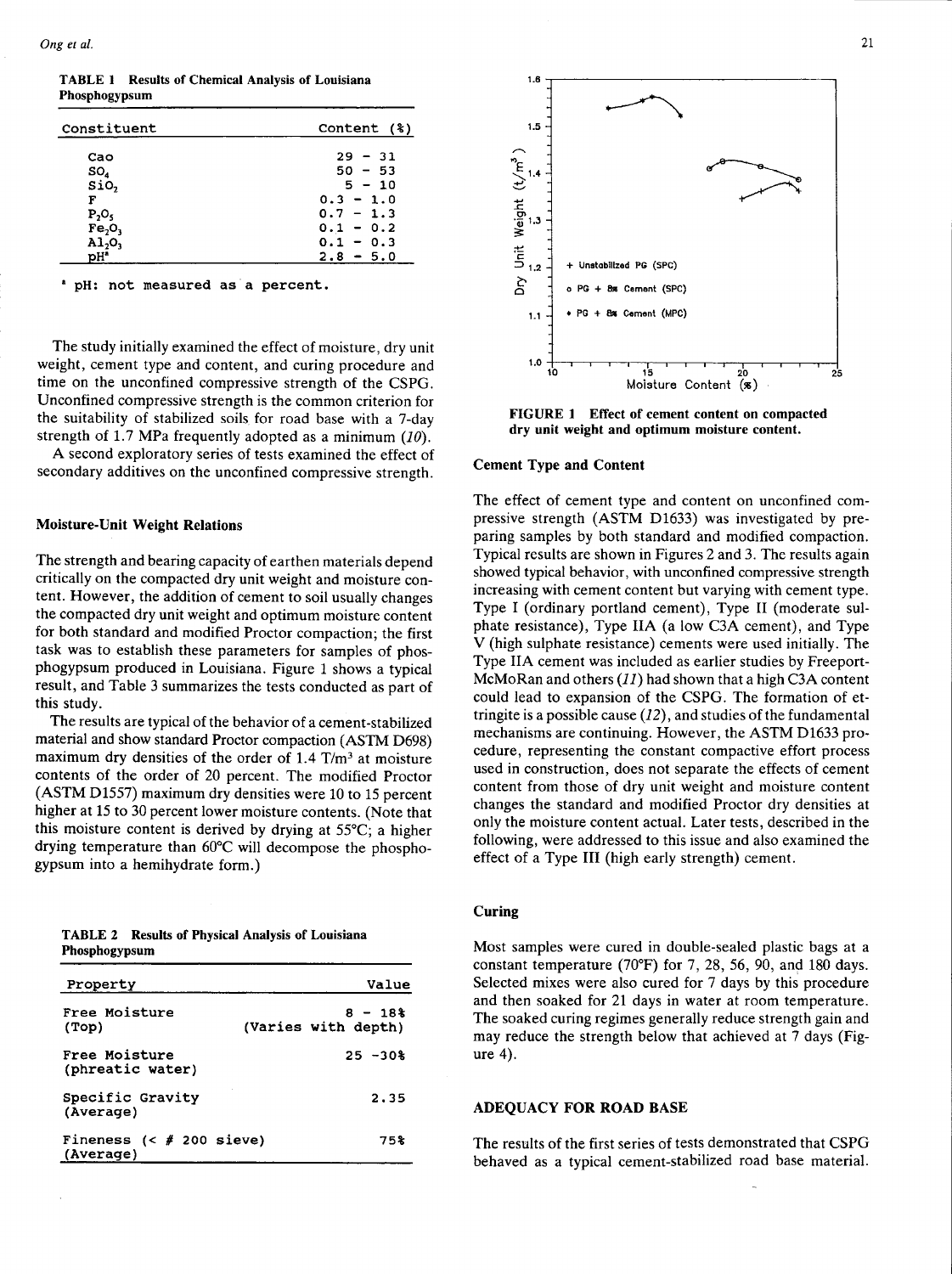TABLE 3 Range of Dry Unit Weight and Moisture Content

| Cement<br>Type/Content <sup>®</sup> (%) | Compaction Procedure                      |                            |                                 |                              |  |  |
|-----------------------------------------|-------------------------------------------|----------------------------|---------------------------------|------------------------------|--|--|
|                                         | Standard Proctor                          |                            | Modified Proctor                |                              |  |  |
|                                         | Dry Unit<br>Weight<br>(t/m <sup>3</sup> ) | Moisture<br>Content<br>(3) | Dry Unit<br>Weight<br>$(t/m^3)$ | Moisture<br>Content<br>$(*)$ |  |  |
| No Cement                               | 1.38                                      | 22.0                       |                                 |                              |  |  |
| II/4                                    | 1.36                                      | 21.4                       | 1.57                            | 14.6                         |  |  |
| V/4                                     | 1.37                                      | 22.7                       | 1.55                            | 13.8                         |  |  |
| IP/4                                    | 1.38                                      | 19.3                       | 1.54                            | 16.7                         |  |  |
| IIA/4                                   | 1.40                                      | 21.5                       | 1.55                            | 14.2                         |  |  |
| II/8                                    | 1.41                                      | 20.8                       | 1.57                            | 14.4                         |  |  |
| V/8                                     | 1.43                                      | 19.2                       | 1.56                            | 15.3                         |  |  |
| IP/8                                    | 1.40                                      | 20.7                       | 1.56                            | 14.2                         |  |  |
| IIA/8                                   | 1.40                                      | 19.3                       | 1.58                            | 13.5                         |  |  |
| II/10                                   | 1.35                                      | 23.4                       |                                 |                              |  |  |
| V/10                                    | 1.38                                      | 21.6                       |                                 |                              |  |  |
| IIA/10                                  | 1.36                                      | 23.5                       |                                 |                              |  |  |
| II/14                                   | 1.38                                      | 23.5                       |                                 |                              |  |  |
| V/14                                    | 1.37                                      | 23.8                       |                                 |                              |  |  |
| IIA/14                                  | 1.38                                      | 23.5                       |                                 |                              |  |  |

\* The Cement percentages are based on dry weight of phosphogypsum







FIGURE 3 Effect of cement type and content on 7-day unconfined compressive strength, modified compaction.

However, the results also showed that the strengths attained at standard Proctor compaction levels and economic cement contents (about 8 percent) were barely adequate in terms of the Louisiana Department of Transportation and Development criterion of 1.7 MPa at 7 days. This strength could be achieved by increasing cement content to more than 14 percent or by increasing the compacted dry unit weight to modified Proctor compaction levels at 4 to 6 percent cement. The practicality of the first is in doubt because of the increased



FIGURE 4 Effect of curing time and procedure on unconfined compressive strength.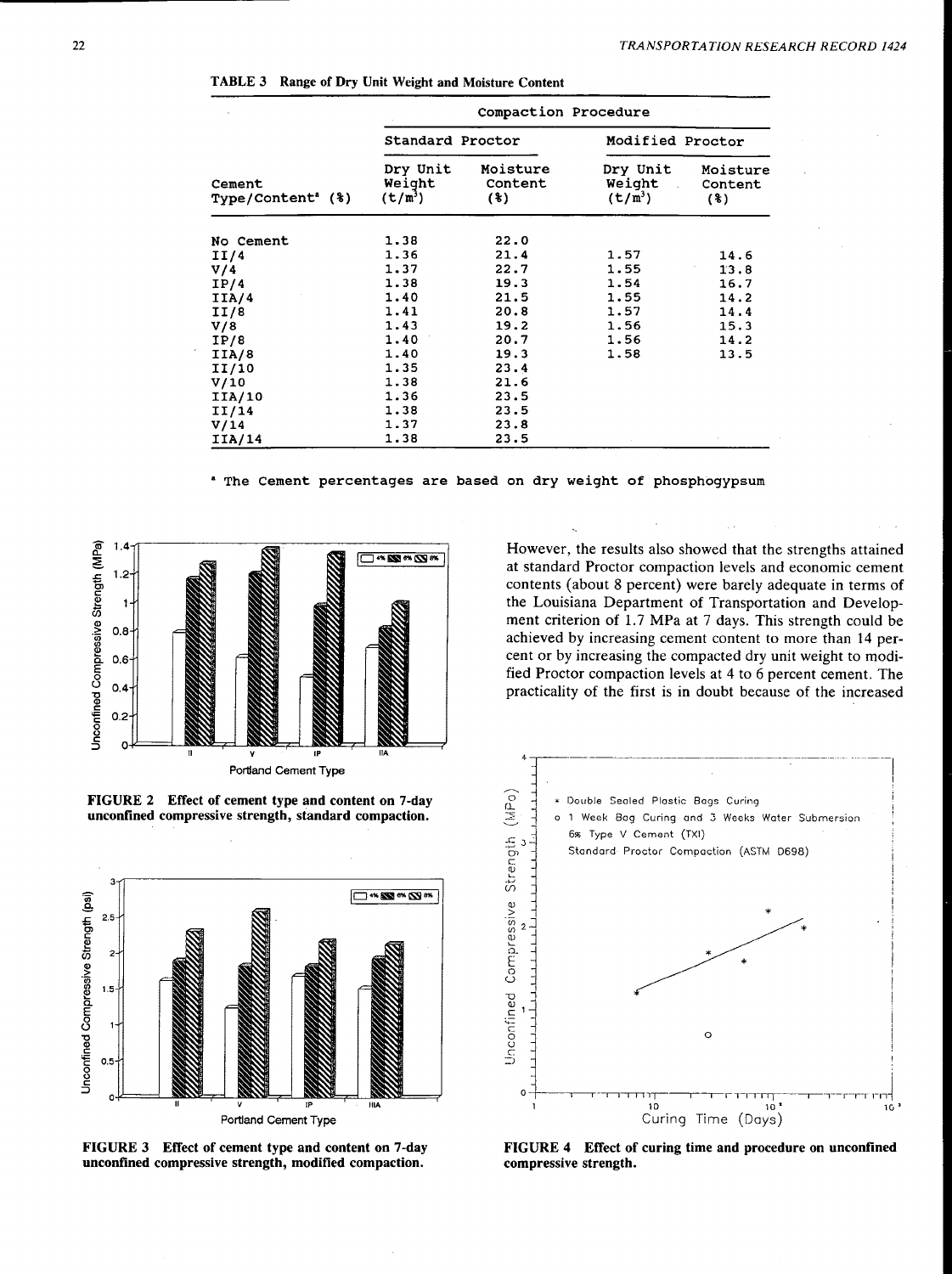cost, and of the second because of the difficulty in attaining high compaction levels on the typically soft subgrades of the region.

These results were sufficiently different from earlier studies (12) to suggest that particle-size variability of the phosphogypsum may have an effect. Further studies of this are necessary. However, as small changes in compacted dry unit weight can have a major effect on the unconfined compressive strength  $(10)$ , this also needs clarification.

It therefore was decided to seek ways of increasing the unconfined compressive strength by the use of secondary additives and to seek to better understand the effects of moisture content and unit weight changes. This required the capability to make samples of controlled unit weight or moisture content. The simple way to achieve this is to move to a constantvolume mold technique, where a known mass of materials is compacted into a known-volume mold. At the same time a means of conserving material and reducing experimental effort was sought. The solution was to adopt the British Standard (BS1924) procedure, using a right cylinder specimen 2 in. in diameter and 4 in. long. The fine grain size of phosphogypsum (75 percent passing #200; Table 2) means that there is no effect of mold size and a saving of 80 percent in material (and effort) between this size specimen and the Proctor mold size is achieved.

#### ENHANCEMENT OF CSPG MIXES

The second series of tests, therefore, was designed to enhance the program to give a better understanding of the effects of dry unit weight and moisture content, by using the more convenient specimen size with the ability to control unit weight and moisture content separately, and to seek enhanced unconfined compressive strength of the stabilized mixes, by using secondary additives. Mixes that have evident potential for application will then be examined in more detail. In particular, the resilient modulus of the mixes will be determined by repeated loading test for use in mechanistic pavement design procedures.

#### Density, Moisture Content, and Curing

A limited series of tests was conducted to separate the effects of dry unit weight and moisture content on strength and to look again at the effects of curing. The results are shown in Figures 5 and 6. At constant moisture content it is demonstrated that the strength increases as the dry unit weight increases, and, at constant dry unit weight, it is shown that the strength varies little with moisture content at compaction. The effect of soaking is to reduce strength, but the reduction decreases with increasing dry unit weight or cement content.

#### High Early Strength Cement

As the strength criterion commonly adopted is applied at 7 days, and because it is known that calcium sulphate retards the set of cement, it was considered that the use of a high early strength (Type III) cement might result in higher 7-day



FIGURE 5 Effect of increasing dry unit weight on unconfined compressive strength.

strengths than an ordinary portland cement. The results showed that although 3-day strengths were higher the effect at 7 days was too small to be of practical value (Figure 7).

#### Secondary Additives

The low early strength suggested that three potential secondary additives should be examined: the use of another mineral component (sand) to improve the grading of the mix, the use of a cement set accelerator (calcium chloride), and the use of a neutralizing agent (hydrated lime) to increase the pH of the mix. The results of the tests are given in Figure 7.

It is evident that lime had little effect, that the sand mixes have evident potential for application, and that calcium chloride was effective at small proportions.



FIGURE 6 Effect of increasing moisture content on unconfined compressive strength.